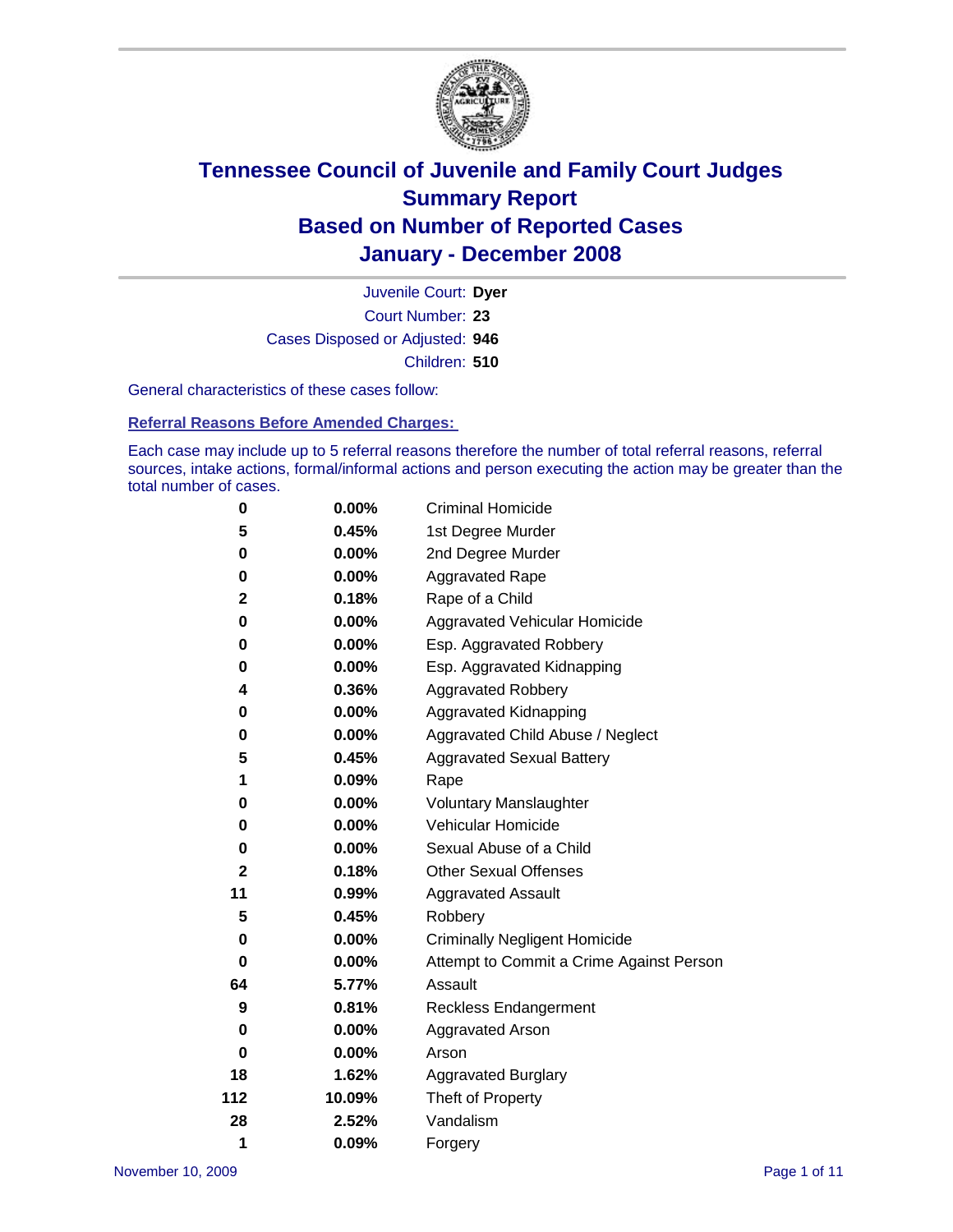

Court Number: **23** Juvenile Court: **Dyer** Cases Disposed or Adjusted: **946** Children: **510**

#### **Referral Reasons Before Amended Charges:**

Each case may include up to 5 referral reasons therefore the number of total referral reasons, referral sources, intake actions, formal/informal actions and person executing the action may be greater than the total number of cases.

| 0            | 0.00%    | <b>Worthless Checks</b>                                     |
|--------------|----------|-------------------------------------------------------------|
| 0            | 0.00%    | Illegal Possession / Fraudulent Use of Credit / Debit Cards |
| 28           | 2.52%    | <b>Burglary</b>                                             |
| 0            | $0.00\%$ | Unauthorized Use of a Vehicle                               |
| 0            | 0.00%    | <b>Cruelty to Animals</b>                                   |
| $\bf{0}$     | $0.00\%$ | Sale of Controlled Substances                               |
| 12           | 1.08%    | <b>Other Drug Offenses</b>                                  |
| 35           | 3.15%    | <b>Possession of Controlled Substances</b>                  |
| $\mathbf 0$  | 0.00%    | <b>Criminal Attempt</b>                                     |
| 4            | 0.36%    | Carrying Weapons on School Property                         |
| 4            | 0.36%    | Unlawful Carrying / Possession of a Weapon                  |
| 12           | 1.08%    | <b>Evading Arrest</b>                                       |
| $\mathbf 0$  | 0.00%    | Escape                                                      |
| $\mathbf{2}$ | 0.18%    | Driving Under Influence (DUI)                               |
| 19           | 1.71%    | Possession / Consumption of Alcohol                         |
| 17           | 1.53%    | Resisting Stop, Frisk, Halt, Arrest or Search               |
| 1            | 0.09%    | <b>Aggravated Criminal Trespass</b>                         |
| $\mathbf{2}$ | 0.18%    | Harassment                                                  |
| 15           | 1.35%    | Failure to Appear                                           |
| 1            | 0.09%    | Filing a False Police Report                                |
| 6            | 0.54%    | Criminal Impersonation                                      |
| 34           | 3.06%    | <b>Disorderly Conduct</b>                                   |
| 19           | 1.71%    | <b>Criminal Trespass</b>                                    |
| 5            | 0.45%    | <b>Public Intoxication</b>                                  |
| 0            | 0.00%    | Gambling                                                    |
| 149          | 13.42%   | Traffic                                                     |
| 26           | 2.34%    | Local Ordinances                                            |
| $\pmb{0}$    | 0.00%    | Violation of Wildlife Regulations                           |
| $\mathbf 2$  | 0.18%    | Contempt of Court                                           |
| 48           | 4.32%    | Violation of Probation                                      |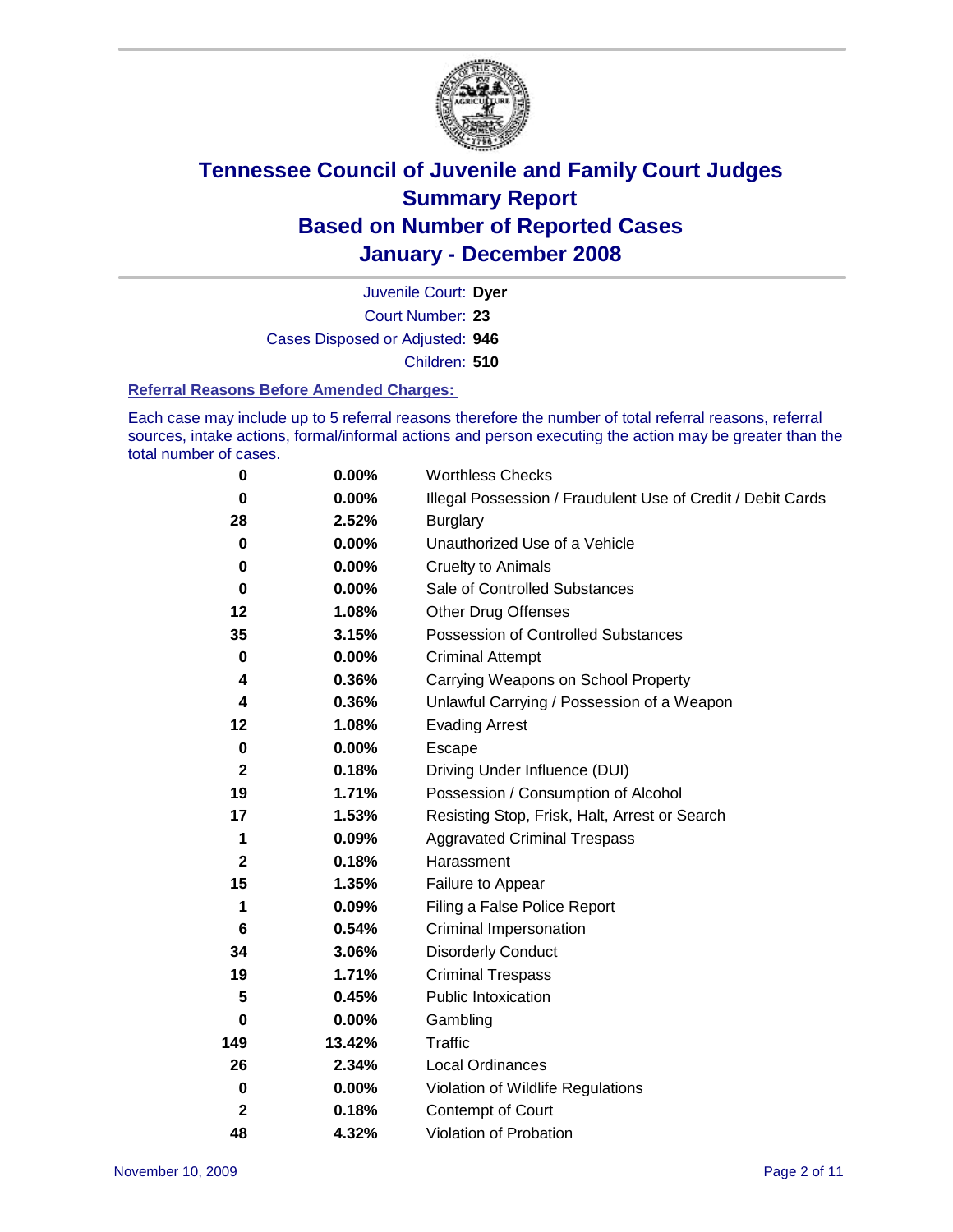

Court Number: **23** Juvenile Court: **Dyer** Cases Disposed or Adjusted: **946** Children: **510**

#### **Referral Reasons Before Amended Charges:**

Each case may include up to 5 referral reasons therefore the number of total referral reasons, referral sources, intake actions, formal/informal actions and person executing the action may be greater than the total number of cases.

| 4        | 0.36%    | Violation of Aftercare                 |
|----------|----------|----------------------------------------|
| 95       | 8.56%    | <b>Unruly Behavior</b>                 |
| 61       | 5.50%    | Truancy                                |
| 84       | 7.57%    | In-State Runaway                       |
| $\bf{0}$ | $0.00\%$ | Out-of-State Runaway                   |
| 22       | 1.98%    | Possession of Tobacco Products         |
| 86       | 7.75%    | Violation of a Valid Court Order       |
| 18       | 1.62%    | Violation of Curfew                    |
| 0        | 0.00%    | <b>Sexually Abused Child</b>           |
| 0        | 0.00%    | <b>Physically Abused Child</b>         |
| 0        | 0.00%    | Dependency / Neglect                   |
| 0        | 0.00%    | <b>Termination of Parental Rights</b>  |
| 0        | 0.00%    | <b>Violation of Pretrial Diversion</b> |
| 0        | 0.00%    | Violation of Informal Adjustment       |
| 0        | 0.00%    | <b>Judicial Review</b>                 |
| 0        | 0.00%    | <b>Administrative Review</b>           |
| 0        | 0.00%    | <b>Foster Care Review</b>              |
| 0        | 0.00%    | Custody                                |
| 0        | 0.00%    | Visitation                             |
| 0        | 0.00%    | Paternity / Legitimation               |
| 0        | $0.00\%$ | <b>Child Support</b>                   |
| 0        | $0.00\%$ | <b>Request for Medical Treatment</b>   |
| 0        | 0.00%    | <b>Consent to Marry</b>                |
| 32       | 2.88%    | Other                                  |
| 1,110    | 100.00%  | <b>Total Referrals</b>                 |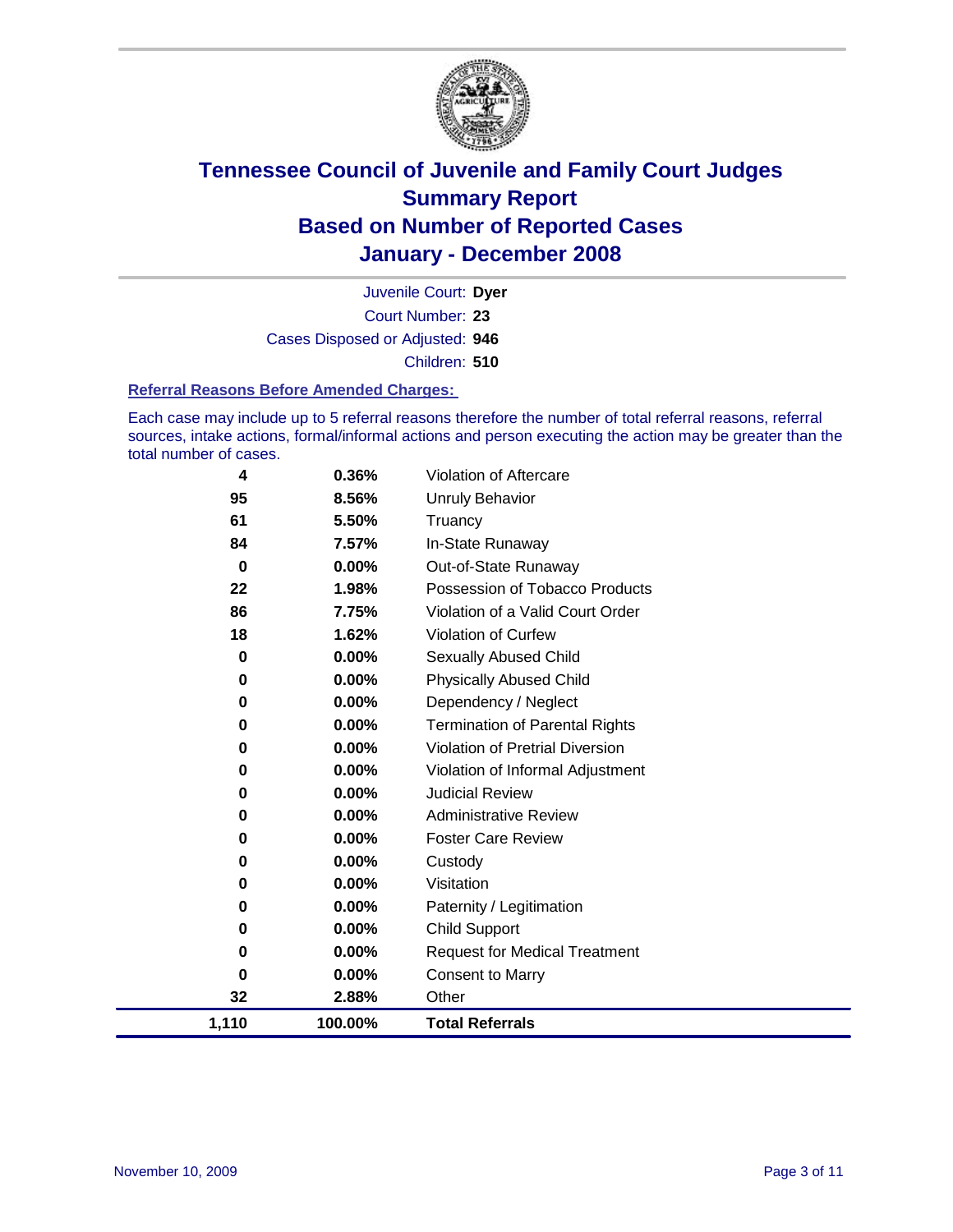

| Juvenile Court: Dyer       |                                 |                               |  |  |  |  |  |
|----------------------------|---------------------------------|-------------------------------|--|--|--|--|--|
| <b>Court Number: 23</b>    |                                 |                               |  |  |  |  |  |
|                            | Cases Disposed or Adjusted: 946 |                               |  |  |  |  |  |
|                            |                                 | Children: 510                 |  |  |  |  |  |
| <b>Referral Sources: 1</b> |                                 |                               |  |  |  |  |  |
| 671                        | 60.45%                          | Law Enforcement               |  |  |  |  |  |
| 11                         | $0.99\%$                        | Parents                       |  |  |  |  |  |
| 3                          | 0.27%                           | Relatives                     |  |  |  |  |  |
| 4                          | 0.36%                           | Self                          |  |  |  |  |  |
| 61                         | 5.50%                           | School                        |  |  |  |  |  |
| 0                          | $0.00\%$                        | <b>CSA</b>                    |  |  |  |  |  |
| $12 \,$                    | 1.08%                           | <b>DCS</b>                    |  |  |  |  |  |
| 0                          | $0.00\%$                        | <b>Other State Department</b> |  |  |  |  |  |
| Û                          | <u>____</u>                     | $\mathsf{D}_{\mathsf{in}}$    |  |  |  |  |  |

| 1,110 | 100.00%  | <b>Total Referral Sources</b>     |
|-------|----------|-----------------------------------|
| 2     | 0.18%    | Other                             |
| 0     | 0.00%    | Unknown                           |
| 0     | 0.00%    | Hospital                          |
| 0     | 0.00%    | Child & Parent                    |
| 0     | 0.00%    | Victim                            |
| 3     | 0.27%    | <b>Other Court</b>                |
| 0     | $0.00\%$ | Social Agency                     |
| 343   | 30.90%   | <b>Court Staff</b>                |
| 0     | 0.00%    | <b>District Attorney's Office</b> |
| 0     | $0.00\%$ | <b>Other State Department</b>     |

### **Age of Child at Referral: 2**

| 510 | 100.00% | <b>Total Child Count</b> |
|-----|---------|--------------------------|
| 0   | 0.00%   | Unknown                  |
| 1   | 0.20%   | Ages 19 and Over         |
| 142 | 27.84%  | Ages 17 through 18       |
| 241 | 47.25%  | Ages 15 through 16       |
| 93  | 18.24%  | Ages 13 through 14       |
| 24  | 4.71%   | Ages 11 through 12       |
| 9   | 1.76%   | Ages 10 and Under        |
|     |         |                          |

<sup>1</sup> If different than number of Referral Reasons (1110), verify accuracy of your court's data.

<sup>2</sup> One child could be counted in multiple categories, verify accuracy of your court's data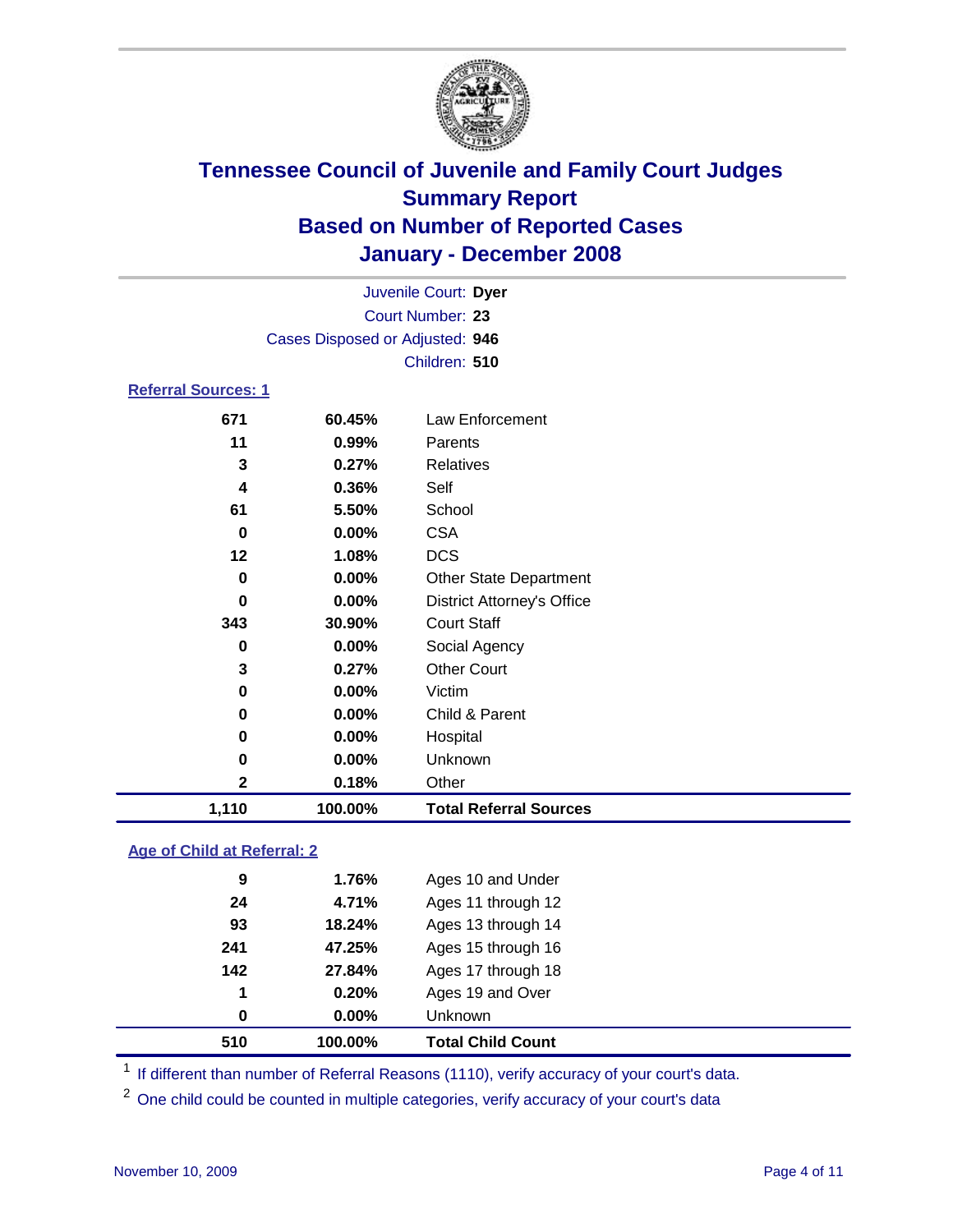

| Juvenile Court: Dyer                    |                                 |                          |  |  |  |
|-----------------------------------------|---------------------------------|--------------------------|--|--|--|
|                                         | Court Number: 23                |                          |  |  |  |
|                                         | Cases Disposed or Adjusted: 946 |                          |  |  |  |
|                                         |                                 | Children: 510            |  |  |  |
| Sex of Child: 1                         |                                 |                          |  |  |  |
| 342                                     | 67.06%                          | Male                     |  |  |  |
| 168                                     | 32.94%                          | Female                   |  |  |  |
| $\bf{0}$                                | 0.00%                           | Unknown                  |  |  |  |
| 510                                     | 100.00%                         | <b>Total Child Count</b> |  |  |  |
| <b>Race of Child: 1</b>                 |                                 |                          |  |  |  |
| 357                                     | 70.00%                          | White                    |  |  |  |
| 140                                     | 27.45%                          | African American         |  |  |  |
| $\bf{0}$                                | 0.00%                           | Native American          |  |  |  |
| 1                                       | 0.20%                           | Asian                    |  |  |  |
| $\overline{\mathbf{2}}$                 | 0.39%                           | Mixed                    |  |  |  |
| 10                                      | 1.96%                           | Unknown                  |  |  |  |
| 510                                     | 100.00%                         | <b>Total Child Count</b> |  |  |  |
| <b>Hispanic Origin: 1</b>               |                                 |                          |  |  |  |
| $\overline{7}$                          | 1.37%                           | Yes                      |  |  |  |
| 357                                     | 70.00%                          | <b>No</b>                |  |  |  |
| 146                                     | 28.63%                          | Unknown                  |  |  |  |
| 510                                     | 100.00%                         | <b>Total Child Count</b> |  |  |  |
| <b>School Enrollment of Children: 1</b> |                                 |                          |  |  |  |
| 505                                     | 99.02%                          | Yes                      |  |  |  |
| 3                                       | 0.59%                           | No                       |  |  |  |
| $\overline{\mathbf{2}}$                 | 0.39%                           | Unknown                  |  |  |  |
| 510                                     | 100.00%                         | <b>Total Child Count</b> |  |  |  |

One child could be counted in multiple categories, verify accuracy of your court's data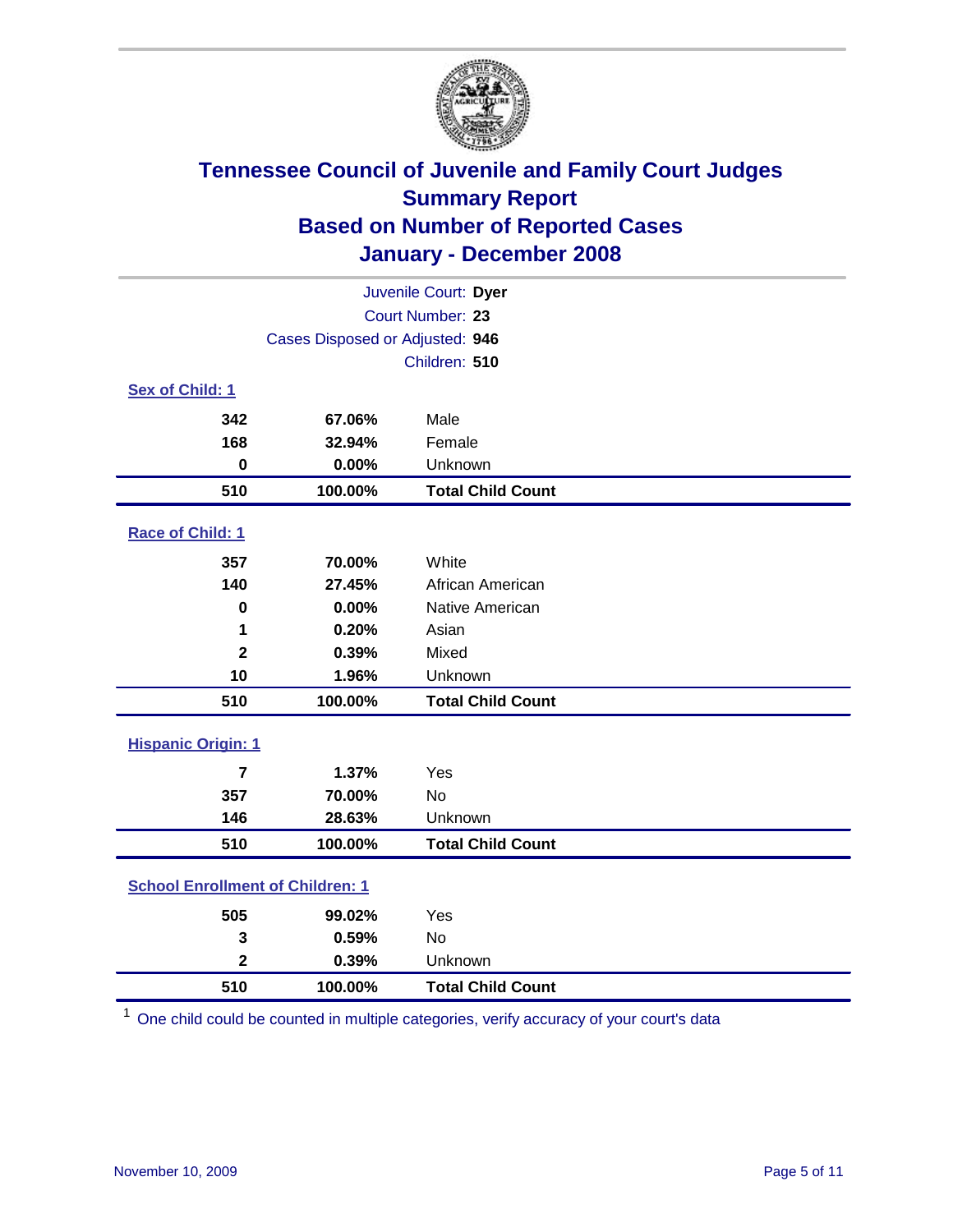

Court Number: **23** Juvenile Court: **Dyer** Cases Disposed or Adjusted: **946** Children: **510**

### **Living Arrangement of Child at Time of Referral: 1**

| 510 | 100.00%  | <b>Total Child Count</b>     |
|-----|----------|------------------------------|
| 5   | 0.98%    | Other                        |
| 4   | 0.78%    | <b>Unknown</b>               |
| 0   | $0.00\%$ | Independent                  |
| 0   | $0.00\%$ | In an Institution            |
| 3   | 0.59%    | In a Residential Center      |
| 0   | 0.00%    | In a Group Home              |
| 3   | 0.59%    | With Foster Family           |
| 0   | $0.00\%$ | <b>With Adoptive Parents</b> |
| 20  | 3.92%    | <b>With Relatives</b>        |
| 79  | 15.49%   | <b>With Father</b>           |
| 360 | 70.59%   | With Mother                  |
| 6   | 1.18%    | With Mother and Stepfather   |
| 2   | 0.39%    | With Father and Stepmother   |
| 28  | 5.49%    | With Both Biological Parents |
|     |          |                              |

#### **Type of Detention: 2**

| 946 | 100.00%  | <b>Total Detention Count</b> |
|-----|----------|------------------------------|
| 0   | 0.00%    | Other                        |
| 939 | 99.26%   | Does Not Apply               |
| 0   | $0.00\%$ | <b>Unknown</b>               |
| 0   | $0.00\%$ | <b>Psychiatric Hospital</b>  |
| 0   | $0.00\%$ | Jail - No Separation         |
| 0   | $0.00\%$ | Jail - Partial Separation    |
| 0   | $0.00\%$ | Jail - Complete Separation   |
| 4   | 0.42%    | Juvenile Detention Facility  |
| 3   | 0.32%    | Non-Secure Placement         |
|     |          |                              |

<sup>1</sup> One child could be counted in multiple categories, verify accuracy of your court's data

<sup>2</sup> If different than number of Cases (946) verify accuracy of your court's data.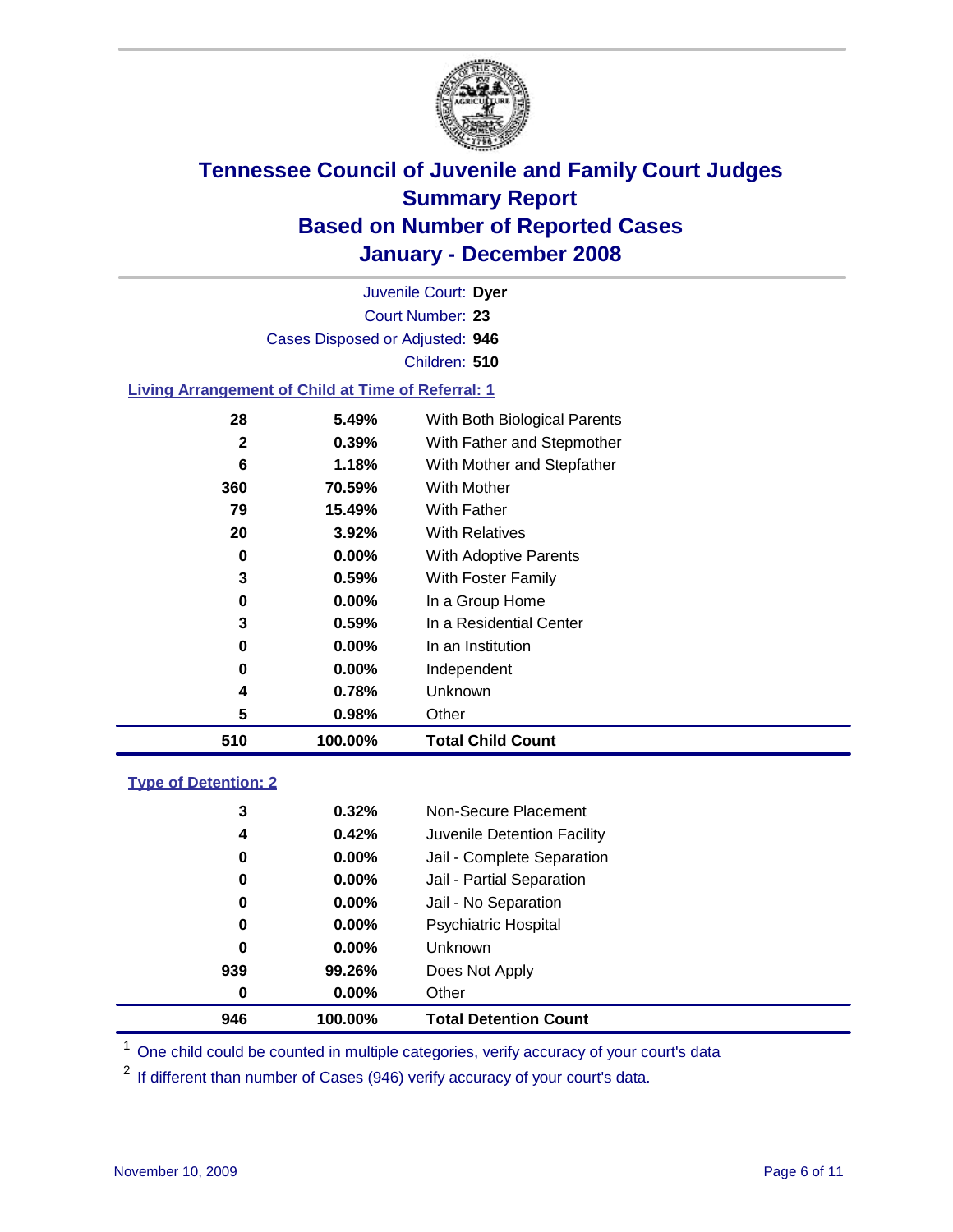

|                                                    | Juvenile Court: Dyer            |                                      |  |  |  |
|----------------------------------------------------|---------------------------------|--------------------------------------|--|--|--|
|                                                    | Court Number: 23                |                                      |  |  |  |
|                                                    | Cases Disposed or Adjusted: 946 |                                      |  |  |  |
|                                                    |                                 | Children: 510                        |  |  |  |
| <b>Placement After Secure Detention Hearing: 1</b> |                                 |                                      |  |  |  |
| 4                                                  | 0.42%                           | Returned to Prior Living Arrangement |  |  |  |
| $\mathbf 2$                                        | 0.21%                           | Juvenile Detention Facility          |  |  |  |
| 0                                                  | 0.00%                           | Jail                                 |  |  |  |
| 0                                                  | 0.00%                           | Shelter / Group Home                 |  |  |  |
| 0                                                  | 0.00%                           | <b>Foster Family Home</b>            |  |  |  |
| 0                                                  | 0.00%                           | Psychiatric Hospital                 |  |  |  |
| 1                                                  | 0.11%                           | Unknown                              |  |  |  |
| 939                                                | 99.26%                          | Does Not Apply                       |  |  |  |
| 0                                                  | 0.00%                           | Other                                |  |  |  |
| 946                                                | 100.00%                         | <b>Total Placement Count</b>         |  |  |  |
| <b>Intake Actions: 2</b>                           |                                 |                                      |  |  |  |
|                                                    |                                 |                                      |  |  |  |
| 864                                                | 77.84%                          | <b>Petition Filed</b>                |  |  |  |
| 0                                                  | 0.00%                           | <b>Motion Filed</b>                  |  |  |  |
| 244                                                | 21.98%                          | <b>Citation Processed</b>            |  |  |  |
| 0                                                  | 0.00%                           | Notification of Paternity Processed  |  |  |  |
| 0                                                  | 0.00%                           | Scheduling of Judicial Review        |  |  |  |
| 0                                                  | 0.00%                           | Scheduling of Administrative Review  |  |  |  |
| 0                                                  | 0.00%                           | Scheduling of Foster Care Review     |  |  |  |
| 1                                                  | 0.09%                           | Unknown                              |  |  |  |
| 0                                                  | 0.00%                           | Does Not Apply                       |  |  |  |
| 1                                                  | 0.09%                           | Other                                |  |  |  |
| 1,110                                              | 100.00%                         | <b>Total Intake Count</b>            |  |  |  |

<sup>1</sup> If different than number of Cases (946) verify accuracy of your court's data.

<sup>2</sup> If different than number of Referral Reasons (1110), verify accuracy of your court's data.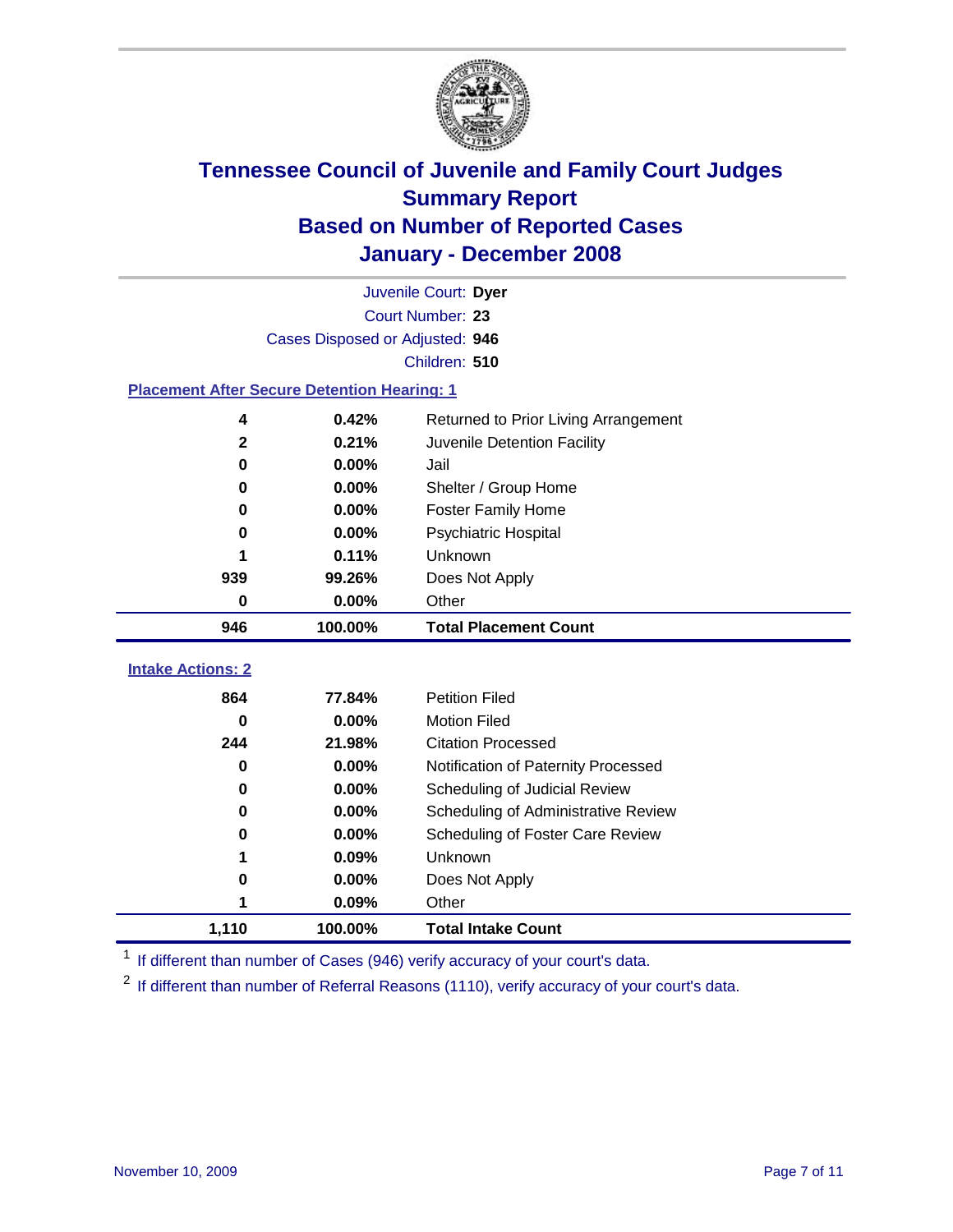

Court Number: **23** Juvenile Court: **Dyer** Cases Disposed or Adjusted: **946** Children: **510**

### **Last Grade Completed by Child: 1**

| 0         | 0.00%   | Too Young for School     |
|-----------|---------|--------------------------|
| 0         | 0.00%   | Preschool                |
| 0         | 0.00%   | Kindergarten             |
| 0         | 0.00%   | 1st Grade                |
|           | 0.20%   | 2nd Grade                |
| 1         | 0.20%   | 3rd Grade                |
| 3         | 0.59%   | 4th Grade                |
| 6         | 1.18%   | 5th Grade                |
| 6         | 1.18%   | 6th Grade                |
| 13        | 2.55%   | 7th Grade                |
| 32        | 6.27%   | 8th Grade                |
| 31        | 6.08%   | 9th Grade                |
| 32        | 6.27%   | 10th Grade               |
| 33        | 6.47%   | 11th Grade               |
| 11        | 2.16%   | 12th Grade               |
| 0         | 0.00%   | Non-Graded Special Ed    |
| 0         | 0.00%   | <b>GED</b>               |
| 0         | 0.00%   | Graduated                |
| 0         | 0.00%   | Never Attended School    |
| 341       | 66.86%  | Unknown                  |
| $\pmb{0}$ | 0.00%   | Other                    |
| 510       | 100.00% | <b>Total Child Count</b> |

### **Enrolled in Special Education: 1**

| 28<br>5.49%<br>No<br>480<br>94.12%<br>Unknown | $\mathbf{2}$ | 0.39%   | Yes                      |
|-----------------------------------------------|--------------|---------|--------------------------|
|                                               |              |         |                          |
|                                               | 510          | 100.00% | <b>Total Child Count</b> |

One child could be counted in multiple categories, verify accuracy of your court's data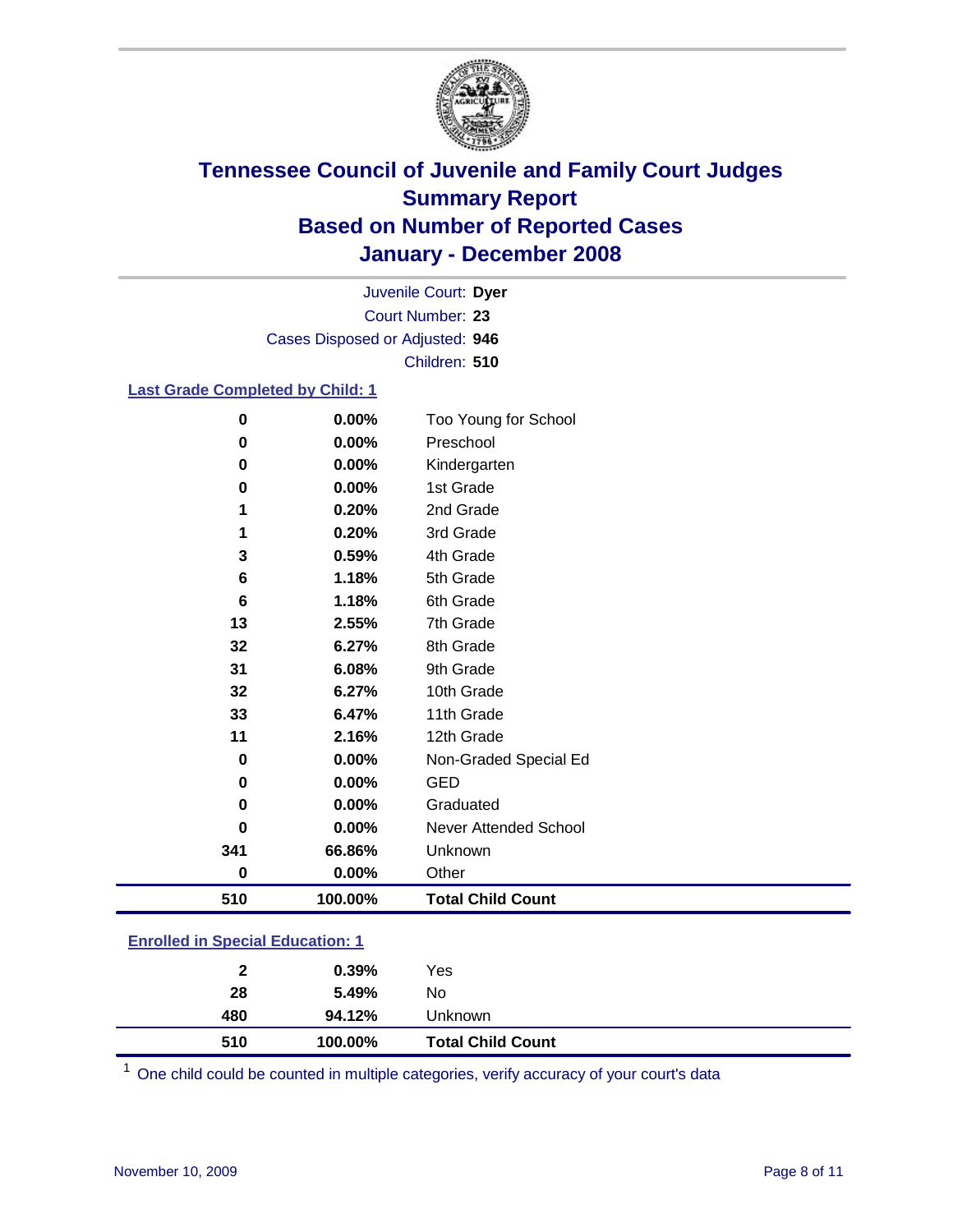

|                              |                                 | Juvenile Court: Dyer      |  |
|------------------------------|---------------------------------|---------------------------|--|
|                              | Court Number: 23                |                           |  |
|                              | Cases Disposed or Adjusted: 946 |                           |  |
|                              |                                 | Children: 510             |  |
| <b>Action Executed By: 1</b> |                                 |                           |  |
| 301                          | 27.12%                          | Judge                     |  |
| 580                          | 52.25%                          | Referee                   |  |
| 229                          | 20.63%                          | <b>YSO</b>                |  |
| 0                            | $0.00\%$                        | Other                     |  |
| 0                            | $0.00\%$                        | Unknown                   |  |
| 1,110                        | 100.00%                         | <b>Total Action Count</b> |  |

### **Formal / Informal Actions: 1**

| 43           | 3.87%    | Dismissed                                        |
|--------------|----------|--------------------------------------------------|
| 265          | 23.87%   | Retired / Nolle Prosequi                         |
| 501          | 45.14%   | <b>Complaint Substantiated Delinquent</b>        |
| 39           | 3.51%    | <b>Complaint Substantiated Status Offender</b>   |
| 0            | $0.00\%$ | <b>Complaint Substantiated Dependent/Neglect</b> |
| 0            | $0.00\%$ | <b>Complaint Substantiated Abused</b>            |
| 0            | $0.00\%$ | <b>Complaint Substantiated Mentally III</b>      |
| 232          | 20.90%   | Informal Adjustment                              |
| 0            | $0.00\%$ | <b>Pretrial Diversion</b>                        |
| 28           | 2.52%    | <b>Transfer to Adult Court Hearing</b>           |
| 0            | $0.00\%$ | Charges Cleared by Transfer to Adult Court       |
| 0            | $0.00\%$ | Special Proceeding                               |
| 0            | $0.00\%$ | <b>Review Concluded</b>                          |
| 0            | $0.00\%$ | Case Held Open                                   |
| $\mathbf{2}$ | 0.18%    | Other                                            |
| 0            | $0.00\%$ | <b>Unknown</b>                                   |
| 1,110        | 100.00%  | <b>Total Action Count</b>                        |

<sup>1</sup> If different than number of Referral Reasons (1110), verify accuracy of your court's data.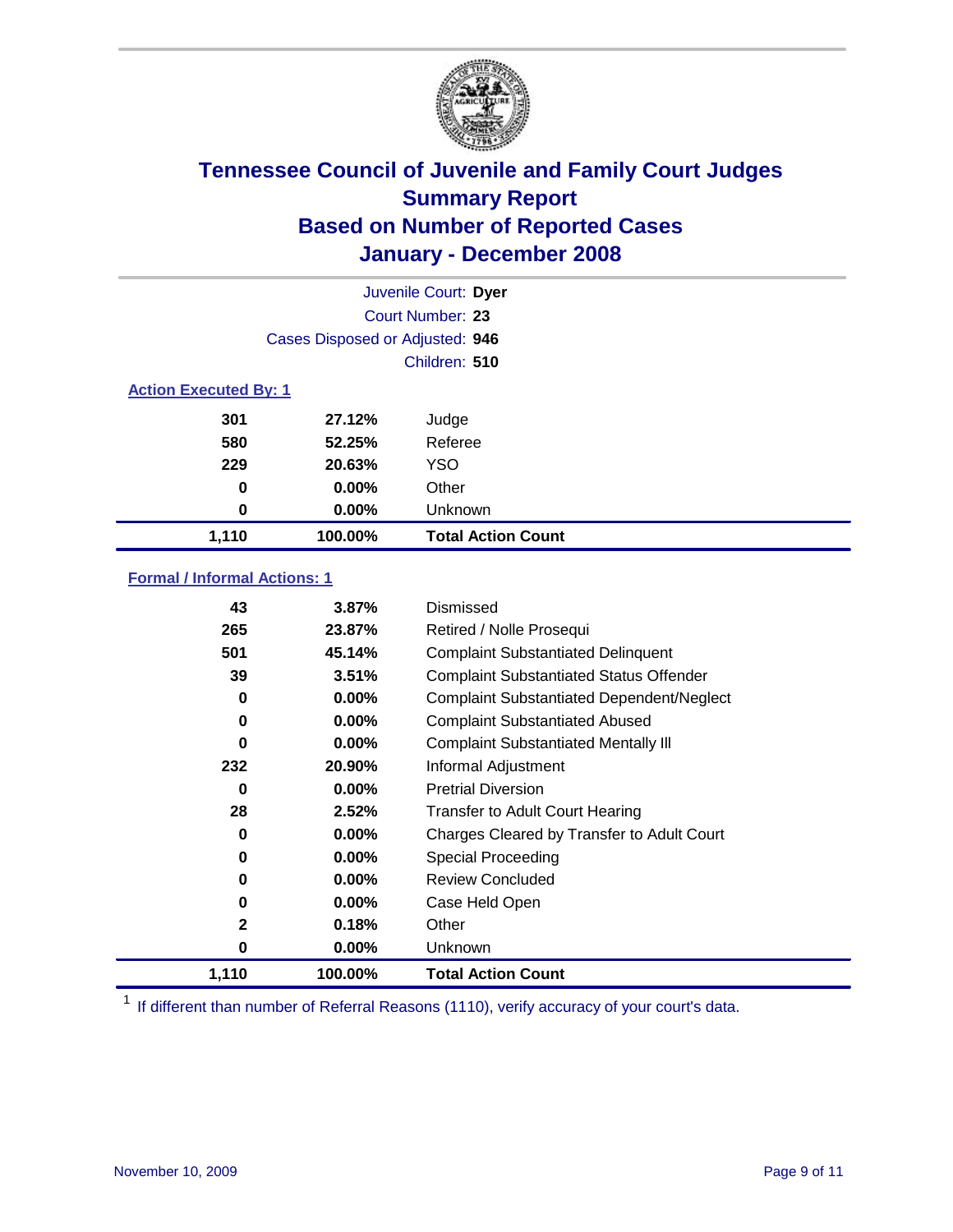

|                       |                                 | Juvenile Court: Dyer                                  |
|-----------------------|---------------------------------|-------------------------------------------------------|
|                       |                                 | Court Number: 23                                      |
|                       | Cases Disposed or Adjusted: 946 |                                                       |
|                       |                                 | Children: 510                                         |
| <b>Case Outcomes:</b> |                                 | There can be multiple outcomes for one child or case. |
| 42                    | 1.57%                           | <b>Case Dismissed</b>                                 |
| 236                   | 8.84%                           | Case Retired or Nolle Prosequi                        |
| 153                   | 5.73%                           | Warned / Counseled                                    |
| 0                     | 0.00%                           | <b>Held Open For Review</b>                           |
| 226                   | 8.46%                           | Supervision / Probation to Juvenile Court             |
| 5                     | 0.19%                           | <b>Probation to Parents</b>                           |
| 0                     | 0.00%                           | Referral to Another Entity for Supervision / Service  |
| 0                     | 0.00%                           | Referred for Mental Health Counseling                 |
| 0                     | 0.00%                           | Referred for Alcohol and Drug Counseling              |
| 0                     | 0.00%                           | <b>Referred to Alternative School</b>                 |
| 0                     | 0.00%                           | Referred to Private Child Agency                      |
| 46                    | 1.72%                           | Referred to Defensive Driving School                  |
| 0                     | 0.00%                           | Referred to Alcohol Safety School                     |
| 0                     | 0.00%                           | Referred to Juvenile Court Education-Based Program    |
| 2                     | 0.07%                           | Driver's License Held Informally                      |
| 0                     | 0.00%                           | <b>Voluntary Placement with DMHMR</b>                 |
| 0                     | 0.00%                           | <b>Private Mental Health Placement</b>                |
| 0                     | 0.00%                           | <b>Private MR Placement</b>                           |
| 0                     | 0.00%                           | Placement with City/County Agency/Facility            |
| 0                     | 0.00%                           | Placement with Relative / Other Individual            |
| 112                   | 4.19%                           | Fine                                                  |
| 342                   | 12.80%                          | <b>Public Service</b>                                 |
| 71                    | 2.66%                           | Restitution                                           |
| 0                     | 0.00%                           | <b>Runaway Returned</b>                               |
| 133                   | 4.98%                           | No Contact Order                                      |
| 0                     | 0.00%                           | Injunction Other than No Contact Order                |
| 162                   | 6.07%                           | <b>House Arrest</b>                                   |
| 56                    | 2.10%                           | <b>Court Defined Curfew</b>                           |
| 0                     | 0.00%                           | Dismissed from Informal Adjustment                    |
| 0                     | 0.00%                           | <b>Dismissed from Pretrial Diversion</b>              |
| 0                     | 0.00%                           | <b>Released from Probation</b>                        |
| 20                    | 0.75%                           | <b>Transferred to Adult Court</b>                     |
| 0                     | $0.00\%$                        | <b>DMHMR Involuntary Commitment</b>                   |